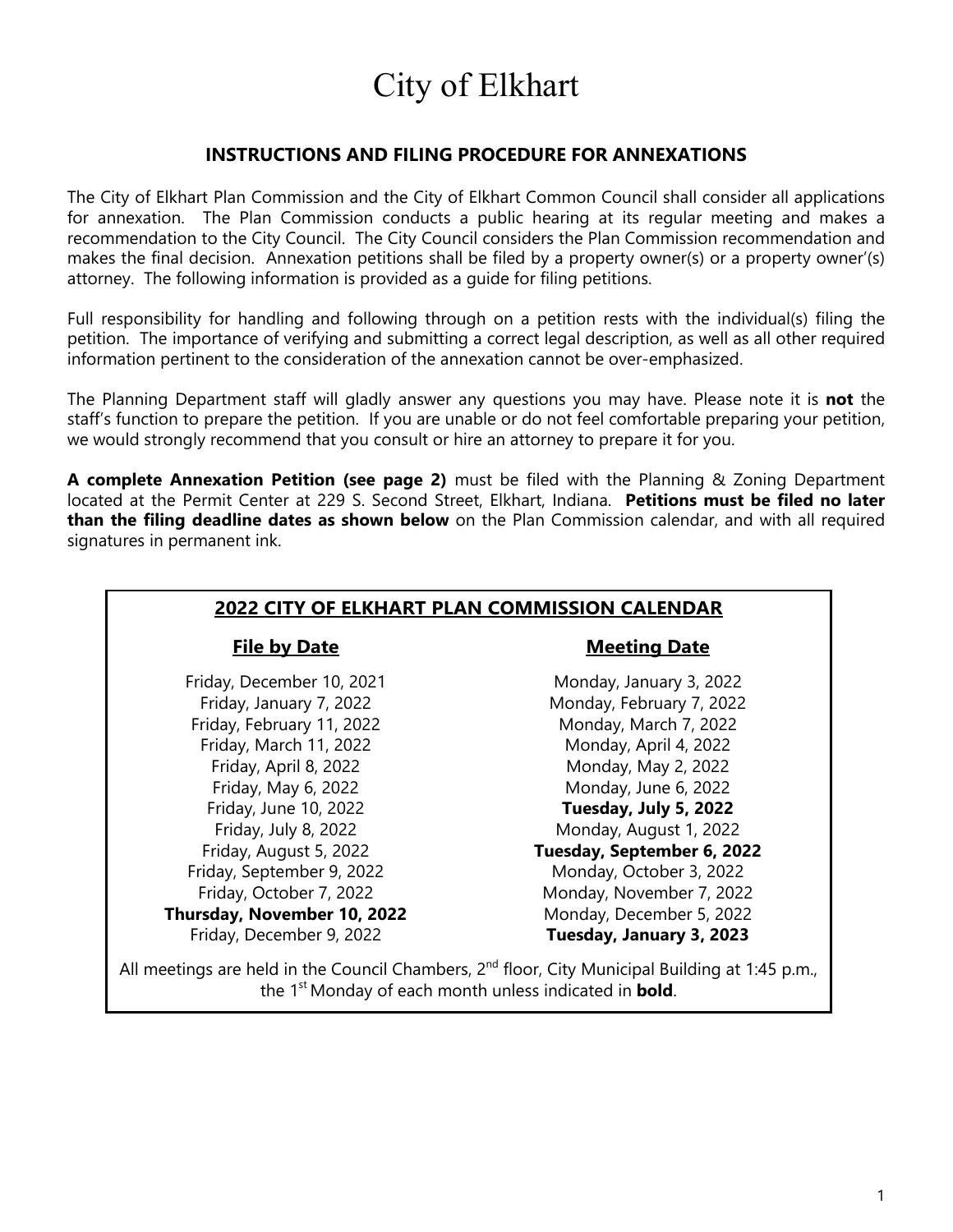#### **APPLICANT CHECKLIST – ANNEXATION PETITION A complete Annexation Petition must contain the following information:**

- 1. \_\_\_\_\_\_ **An Annexation appeal letter patterned after the sample form on page 4** and including such data and/or information with a detailed explanation of the purpose of the annexation. Please include any pertinent data that will assist the Commission and Council in their decision.
- 2. \_\_\_\_\_\_ A completed **Petition form (see pages 5 & 6)** signed by the legal owner of record of the property that is the subject of the Petition. **The owner(s) of record at the time the petition is filed shall be considered the applicant and must sign the petition.** If the petition is filed by any person other than the legal owner or the owner's attorney, written authorization of the legal owner authorizing the person to act as the owner's agent for petition purposes must be filed with the petition. If the applicant is not an individual, the name(s) and title(s) of the person(s) who are authorized to execute legal documents for the applicant shall be supplied. Land Contract Purchasers or Renters cannot bring petitions without authorization from the owner of record.
- 3. \_\_\_\_\_\_ A full and accurate legal description of the property(s) for which the annexation is being requested. **The abbreviated version shown on a tax form is NOT an acceptable legal description.** A full legal description may be found on the recorded deed or possibly on a certified survey. If the legal description is in a Word or PDF format, please email it to [PlanningAndZoning@coei.org.](mailto:PlanningAndZoning@coei.org)
- 4. Che (1) to scale drawing of the property, measuring 11" x 17" or smaller showing the dimensions of the property, buildings, yard setbacks, parking layouts, distances to adjoining buildings, and any other information that is pertinent to your petition. If drawing is larger than 11" x 17", 25 copies of the site plan must be provided. **Site Plans for all new commercial construction must be submitted to Public Works for Technical Review.**
- 5. \_\_\_\_\_\_ A copy of the deed of each property to be annexed to verify ownership.
- 6. \_\_\_\_\_\_ A document verifying the percentage of land contiguous to the existing City limits. This document must be verified by the Engineering Department. The Engineering Department needs a minimum of 48 hours to prepare the letter of certification which is required prior to filing the application with the Plan Commission.
- 7. \_\_\_\_\_\_ Current assessed valuation of land and improvements to be annexed.
- 8. \_\_\_\_\_\_ If property to be developed is currently vacant, what is the estimated assessed value after completion of the project?
- 9. \_\_\_\_\_\_ Any supplemental information you wish to provide to the Plan Commission and City Council.
- 10. \_\_\_\_\_\_ A filing fee in the amount listed in Section 29.12 of the Zoning Ordinance. The Permit Center accepts Visa, Mastercard, and Discover credit cards or a check made payable to the City of Elkhart.

| <b>Residential Annexation Fees:</b> |                                |  |  |
|-------------------------------------|--------------------------------|--|--|
| \$100.00                            | Developed: 1 through 4 units   |  |  |
| \$300.00                            | Developed: 5 or more units     |  |  |
| \$200.00                            | Undeveloped: less than 5 acres |  |  |
| \$500.00                            | Undeveloped: 5 or more acres   |  |  |

Business & Manufacturing Annexation Fees:  $$200.00$  Developed: less than 5 acres  $$500.00$  Developed: 5 or more acres \$300.00 | Undeveloped: less than 5 acres  $$500.00$  Undeveloped: 5 or more acres

#### **Failure to meet any of the above requirements will result in your application not being accepted by the Planning Department staff until such time as said requirements are met.**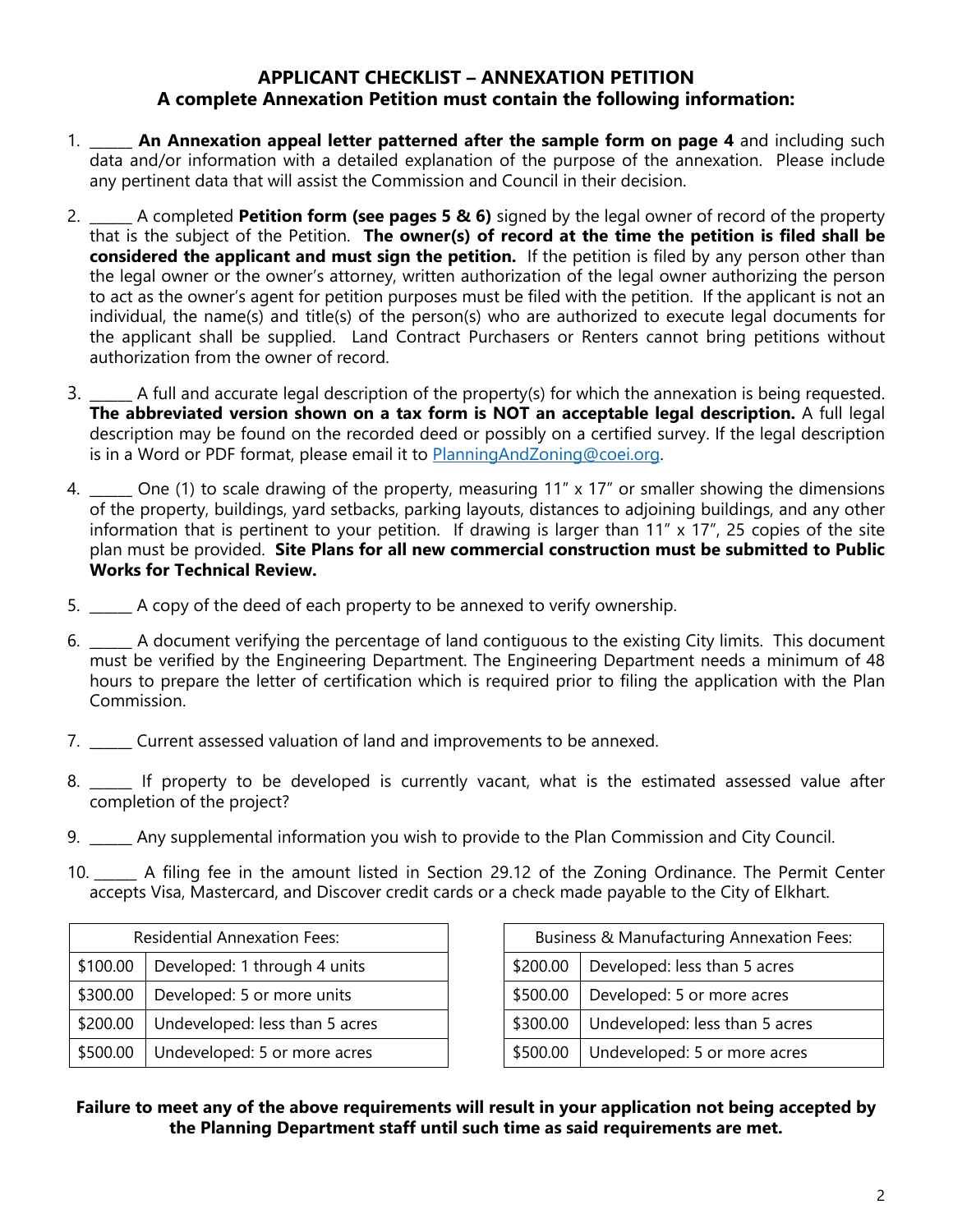#### **ANNEXATION PROCEDURE**

**You or your designated representative must be present at both the Plan Commission meeting (refer to item #3 below) and the City Council meeting (2nd/3rd reading – refer to item #6 below)** to make a presentation and answer any questions that may arise. The presentation must include sufficient evidence relating to the **information listed on the sample appeal letter on page 4** (as well as any other information you feel is pertinent to your petition) to persuade the Commission and Council to grant your request.

After you have completed your presentation, public comments are heard for or against your petition.

You may be allowed to respond to any comments or answer any questions which may arise concerning your petition; this is at the discretion of the Commission Chairman or Council Chairman.

- 1. A petition for Annexation is submitted to the Plan Commission via the Planning & Zoning Department, located at the Permit Center. **Petitions must be filed no later than the filing deadline dates according to the current Plan Commission calendar (see page 1)**.
- 2. Case preparations are made for Public Hearing by Planning Department staff.
	- Legal advertisement is prepared and sent to The Elkhart Truth for publication 10 days prior to Plan Commission meeting.
	- Reminder letter is sent to petitioner and/or property owner(s).
	- Planning Department staff prepares Staff Report.
	- Informational letter explaining the annexation sent to all affected property owners.
	- Planning Department staff notifies all departments of the proposed Annexation and seeks input for the Fiscal Plan.
	- The required Fiscal Plan is prepared by an outside consultant. This can take up to 30-60 days.
- 3. Plan Commission meeting/public hearing is held and staff reads recommendation to Plan Commission. Plan Commission votes on proposal and then sends their recommendation (do pass or do not pass) to the public hearing and final decision of the City Council. You must attend this meeting.
- 4. At the following City Council meeting (not the same day) the proposed annexation ordinance is introduced (without City Council action) and a Resolution adopting the Fiscal Plan is proposed and approved/denied by the City Council.
- 5. At least 60 days after the introduction of the proposed Annexation Ordinance publication date the City Council holds a public hearing regarding the proposed Annexation Ordinance. This is the first reading and no City Council action is taken. You do not need to attend this meeting.
- 6. At least 30 days after the public hearing the City Council hears the proposed Annexation Ordinance on second and third reading and may vote to approve or deny the Annexation Ordinance. **You must attend this meeting in order to make a presentation to the Council or no action will be taken.** It is your responsibility to check with the Council Secretary at 574.294.5471 ext. 1053 to verify the date and time that this meeting will take place. No personal notification is given for Council public hearings.
- 7. If the City Council adopts the proposed Annexation Ordinance, the Annexation becomes effective either 30 days (100% voluntary) or 90 days (all other annexations) after its passage if no remonstrance is received during the mandatory 90-day waiting period.

Please refer to the Plan Commission calendar (see page 1) for filing deadlines and the meeting location, time and dates. Please refer to the City Council calendar (see page 7) for the meeting location, time and dates.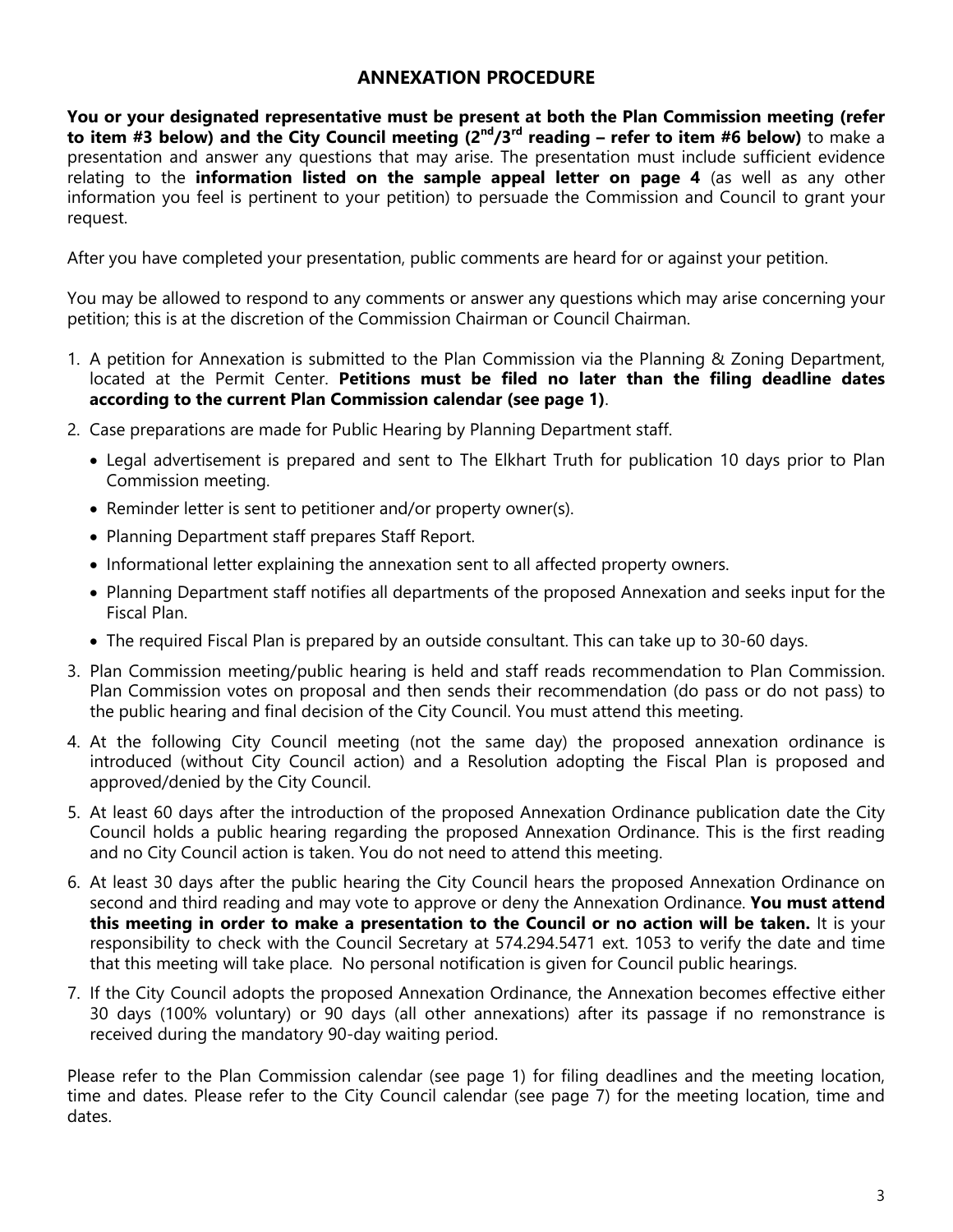### **THIS IS NOT A FILL-IN FORM. It is a sample form to be used as a guide when preparing your appeal letter to the Plan Commission and Council**

**\_\_\_\_\_\_\_\_\_\_\_\_\_\_\_\_\_\_\_\_\_\_\_\_\_\_\_\_\_\_\_\_\_\_\_\_\_\_\_\_\_\_\_\_\_\_\_\_\_\_\_\_\_\_\_\_\_\_\_\_\_\_\_\_\_\_\_\_\_\_\_\_\_**

DATE:

TO: Honorable Members of the Plan Commission TO: RE: Annexation and City Council City of Elkhart, Indiana

The undersigned petitioner respectfully shows the Plan Commission and Council:

1. I, *(insert property owner(s) name(s),* am the owner of the following described real estate located within the City of Elkhart, Township, Elkhart County, State of Indiana, to-wit:

*Attach the accurate legal description and common address - a tax key number is not a legal description.* 

- 2. The above described real estate presently has a zoning classification of \_\_\_\_\_\_\_\_\_\_\_\_\_\_\_\_\_\_\_\_\_\_\_ District under the Elkhart County Zoning Ordinance.
- 3. Petitioner presently occupies (or proposes to occupy) the above described property in the following manner: *(Explain)*.
- 4. Petitioner desires to annex and rezone said real estate to **Witch Constanting Construction** District under the City of Elkhart Zoning Ordinance for that purpose.
- 5. Petitioner has presented evidence to the City Engineer that the property to be annexed is entity percent contiguous to the City limits and therefore eligible for annexation.
- 6. Petitioner believes the annexation will be mutually beneficial because

WHEREFORE, Petitioner prays and respectfully requests a hearing on this annexation request and that after such hearing, the Plan Commission make a do pass recommendation and the Council, after hearing, pass on appropriate ordinance annexing the above described parcel of land located in the City of Elkhart.

| Signature of Property Owner:                                                                                                                                                                                                  |
|-------------------------------------------------------------------------------------------------------------------------------------------------------------------------------------------------------------------------------|
| Printed Name: Value                                                                                                                                                                                                           |
| Second Property Owner:                                                                                                                                                                                                        |
| <b>Printed Name:</b>                                                                                                                                                                                                          |
| Contact Person:                                                                                                                                                                                                               |
| Name: and the state of the state of the state of the state of the state of the state of the state of the state of the state of the state of the state of the state of the state of the state of the state of the state of the |
|                                                                                                                                                                                                                               |
|                                                                                                                                                                                                                               |
|                                                                                                                                                                                                                               |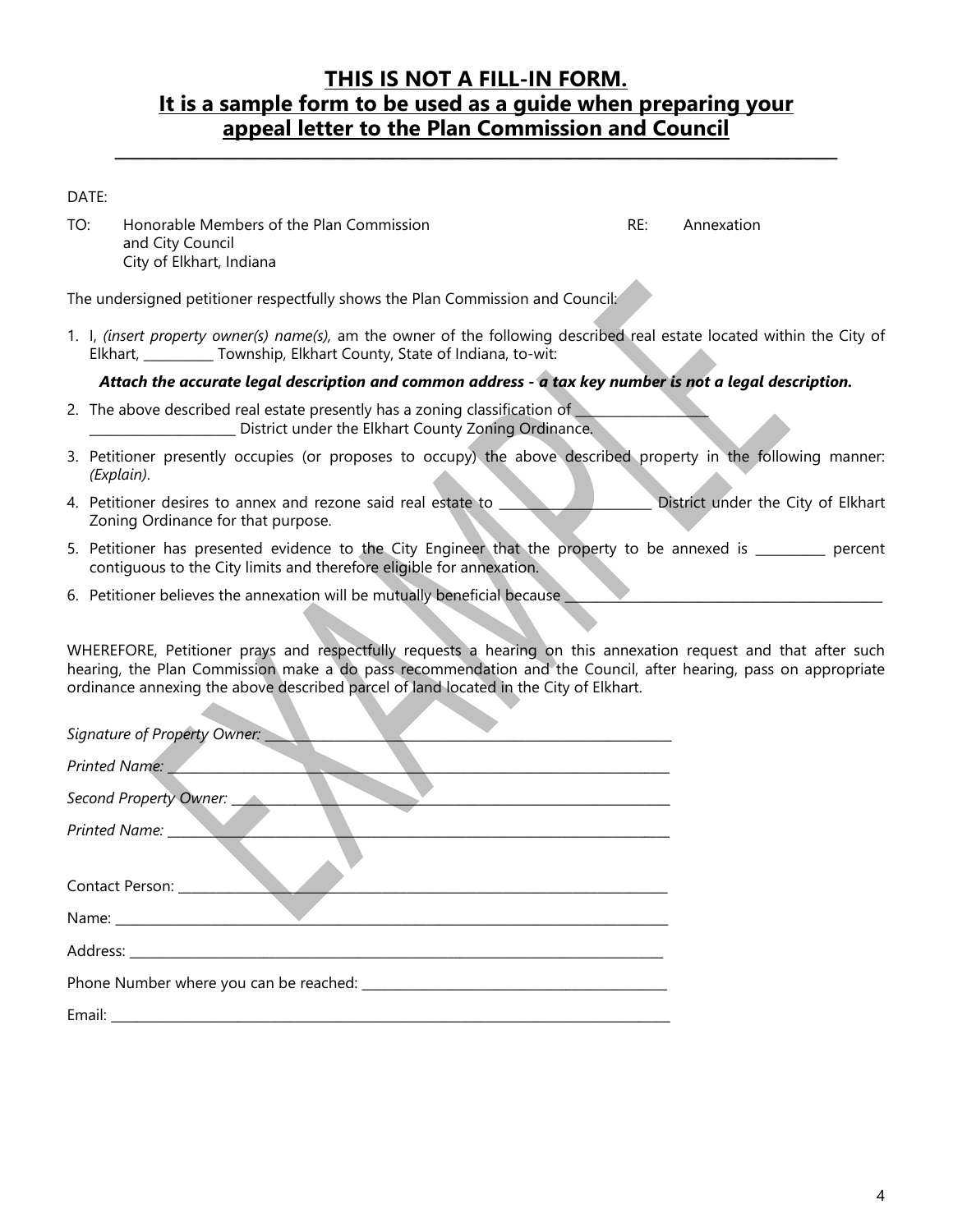# **PETITION to the PLAN COMMISSION**

| <b>PETITION TYPE: ANNEXATION</b>                                                                                                                                                                                                                   |                                                                                                                                                                                                                                      |  |
|----------------------------------------------------------------------------------------------------------------------------------------------------------------------------------------------------------------------------------------------------|--------------------------------------------------------------------------------------------------------------------------------------------------------------------------------------------------------------------------------------|--|
| This action requires final approval from the Common Council                                                                                                                                                                                        |                                                                                                                                                                                                                                      |  |
|                                                                                                                                                                                                                                                    |                                                                                                                                                                                                                                      |  |
|                                                                                                                                                                                                                                                    |                                                                                                                                                                                                                                      |  |
|                                                                                                                                                                                                                                                    |                                                                                                                                                                                                                                      |  |
|                                                                                                                                                                                                                                                    | Contact Person: New York Contact Person: New York Contact Person: New York Contact Person: New York Contact Person:                                                                                                                  |  |
|                                                                                                                                                                                                                                                    | Mailing Address: 1988 Contract to the Contract of the Contract of the Contract of the Contract of the Contract of the Contract of the Contract of the Contract of the Contract of the Contract of the Contract of the Contract       |  |
|                                                                                                                                                                                                                                                    |                                                                                                                                                                                                                                      |  |
|                                                                                                                                                                                                                                                    |                                                                                                                                                                                                                                      |  |
|                                                                                                                                                                                                                                                    |                                                                                                                                                                                                                                      |  |
|                                                                                                                                                                                                                                                    | Present Use: <u>New York: New York: New York: New York: New York: New York: New York: New York: New York: New York: New York: New York: New York: New York: New York: New York: New York: New York: New York: New York: New York</u> |  |
| NOTE: The petitioner is the legal property owner of record, or a certified representative, and agrees the above information<br>is accurate. Failure to provide a legal signature or accurate information will make this application null and void. |                                                                                                                                                                                                                                      |  |
|                                                                                                                                                                                                                                                    |                                                                                                                                                                                                                                      |  |
|                                                                                                                                                                                                                                                    |                                                                                                                                                                                                                                      |  |
|                                                                                                                                                                                                                                                    |                                                                                                                                                                                                                                      |  |
|                                                                                                                                                                                                                                                    | <b>STAFF USE ONLY:</b>                                                                                                                                                                                                               |  |
|                                                                                                                                                                                                                                                    | Staff Checklist for the applicant's submittal of a complete Petition to the Plan Commission docket:                                                                                                                                  |  |
| One copy of the Appeal Letter signed in ink by the owner of the property.                                                                                                                                                                          |                                                                                                                                                                                                                                      |  |
| A completed Petition form signed by the legal owner of record.                                                                                                                                                                                     |                                                                                                                                                                                                                                      |  |
| If any person other than the legal owner or the legal owner's attorney files the appeal,                                                                                                                                                           |                                                                                                                                                                                                                                      |  |
| written and signed authorization from the property owner must be supplied.                                                                                                                                                                         |                                                                                                                                                                                                                                      |  |
| A full and accurate legal description of the property.                                                                                                                                                                                             |                                                                                                                                                                                                                                      |  |
|                                                                                                                                                                                                                                                    | $\mu$ One to scale drawing of the property, measuring 11" x 17" or smaller. If larger than 11" x 17",                                                                                                                                |  |
| 25 copies must be submitted.                                                                                                                                                                                                                       |                                                                                                                                                                                                                                      |  |
|                                                                                                                                                                                                                                                    | Any other information listed in the Instructions and Filing Procedure for this type of Petition.                                                                                                                                     |  |
|                                                                                                                                                                                                                                                    |                                                                                                                                                                                                                                      |  |
|                                                                                                                                                                                                                                                    |                                                                                                                                                                                                                                      |  |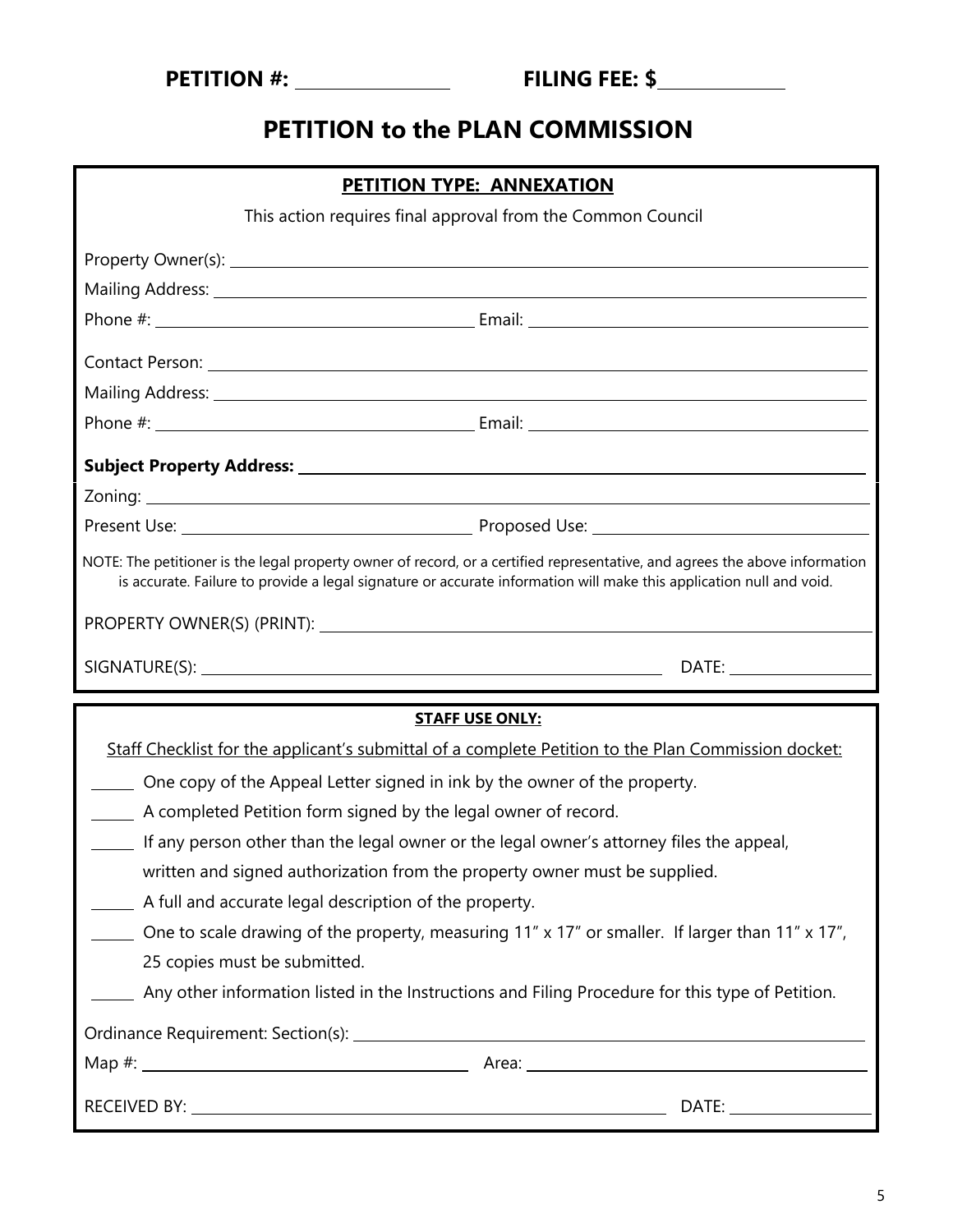#### **AFFIDAVIT IN SUPPORT OF ANNEXATION PETITION**

I, and all the position of the is familiar in the poses and says that he/she is familiar with and has personal knowledge of the facts herein and, if called as a witness in this matter, would testify as follows:

- 1. I am over eighteen (18) years of age and am competent to testify to the matters contained herein.
- 2. I make this affidavit in support of my annexation petition filed contemporaneously herewith.
- 3. I am now and at all times relevant herein have been, the owner of record of the property located at \_\_\_\_\_\_\_\_\_\_\_\_\_\_\_\_\_\_\_\_\_\_\_\_\_\_\_\_\_\_\_\_\_\_\_\_ Elkhart, Indiana.
- 4. FURTHER AFFIANT SAYETH NOT.

EXECUTED on the  $\_\_\_\_\_$  day of  $\_\_\_\_\_$ , 20 $\_\_\_\_\.\$ 

Printed: \_\_\_\_\_\_\_\_\_\_\_\_\_\_\_\_\_\_\_\_\_\_\_\_\_\_\_\_\_\_\_\_\_\_\_\_

\_\_\_\_\_\_\_\_\_\_\_\_\_\_\_\_\_\_\_\_\_\_\_\_\_\_\_\_\_\_\_\_\_\_\_\_\_\_\_\_\_\_\_\_\_

I certify under the penalties for perjury under the laws of the United States of America and the State of Indiana that the foregoing factual statements and representations are true and correct.

Printed:  $\blacksquare$ 

| STATE OF INDIANA |  |
|------------------|--|
|                  |  |

COUNTY OF ELKHART )

Before me the undersigned, a Notary Public in and for the State of Indiana, personally appeared \_\_\_\_\_\_\_\_\_\_\_\_\_\_\_\_\_\_\_\_\_\_\_\_\_\_\_\_\_, and acknowledged his/her execution of the foregoing. Subscribed and sworn to before me this  $\qquad \qquad$  day of  $\qquad \qquad$  , 20  $\qquad$ .

) SS:

My Commission Expires:

Printed:  $\blacksquare$ 

|  |             | Notary Public in and for the State of Indiana |  |
|--|-------------|-----------------------------------------------|--|
|  | Resident of | County, Indiana                               |  |